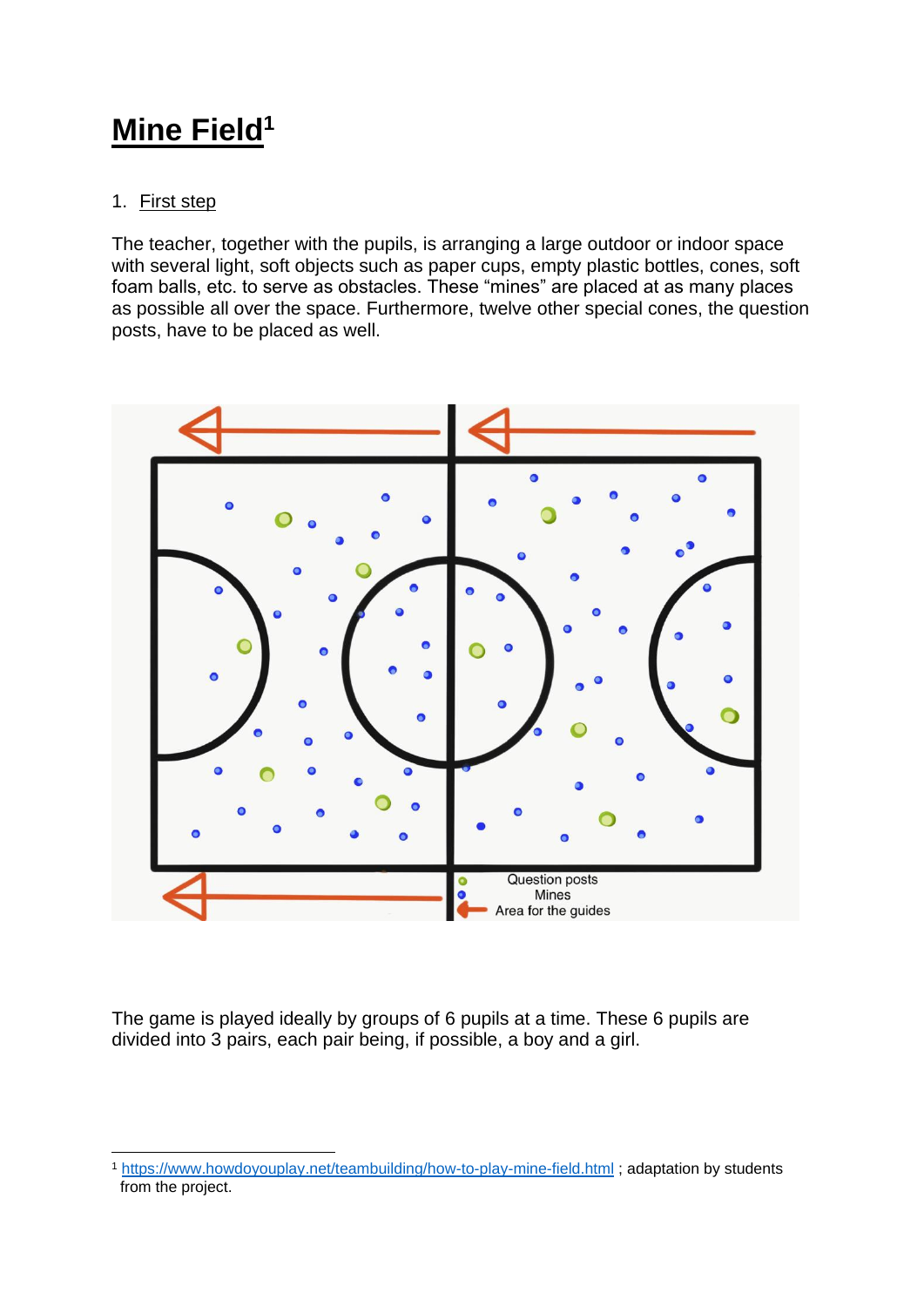### 2. Second step

The teacher is explaining to the players that in each pair, one child will be blindfolded as the other child will be the guide. The latter is not allowed to touch the blindfolded child or enter the minefield. Each pair can decide which role they want to play in the game.



The guides have to call out instructions to the blindfolded one so that the latter can reach the question posts, if possible without touching the mines. Once the blindfolded child has reached a question post, the guide has to answer one of the questions below, given to them by the teacher.

If a blindfolded child steps on more than three mines, the pair is out of the game and has to get off the field. When the guide answers a question incorrectly, the blindfolded person continues moving on to the next question post.

After all three guides have answered to the 12 questions, the team with the most correct answers to the questions wins, and the guide and blindfolded child switch places, or other pairs enter the field.

### 3. Third step

The teacher gives each pair a few minutes of planning and preparation for their communication strategy.

The three pairs go to one end of the minefield. The teacher is distributing the blindfolds. As the goal of the game is for each blindfolded child to get from one side of the field to the other without touching



the "mines", he/she has to carefully listen to the verbal guidance of his/her partner.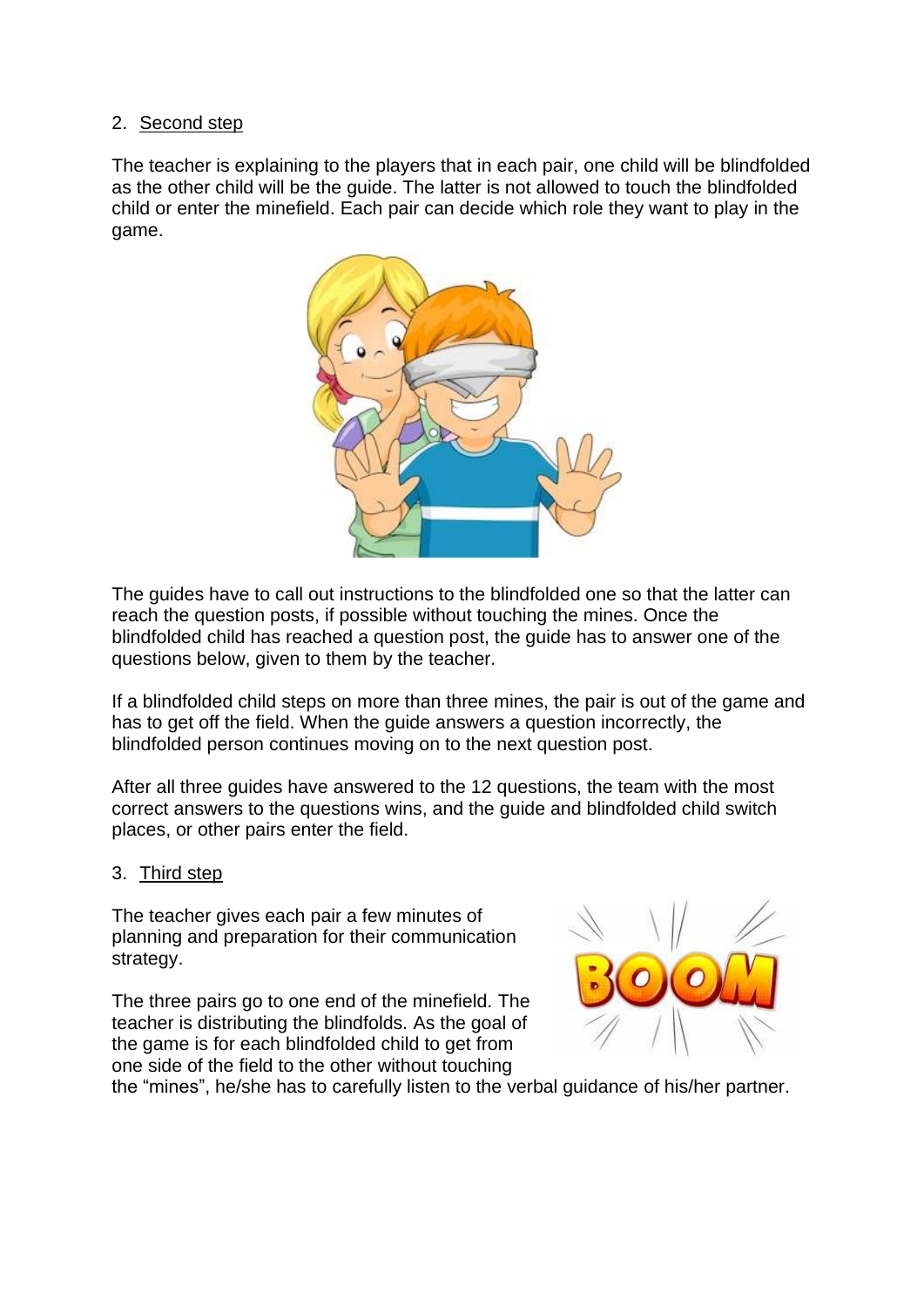Once blindfolds are worn and everyone is ready, the teacher says "Go" and the activity begins. The blindfolded child is not allowed to talk. He/she just listens and walks. The "guider" can't touch his or her partner, but he/she can speak to his partner and use whatever verbal strategy he or she wishes.

Before and during the game, the teacher always has to inspire the players and emphasize the importance of trust and safety. He/she has also to be careful that blindfolded people don't crash into each other. He/she can walk around and help keep pupils separated.

#### 4. Fourth step

At the end of the time, the teacher will ask pairs what they have learned from the experience, insisting on the importance of trust and safety relative to each other.

### **Annex 1: List of material needed**

- A rope or tape to line the field
- Small cones or other objects for mines and bigger or different colored cones for question posts
- A blindfold
- Something to keep track of the points when correctly answered questions, like a paper or a board
- A prize for the winner (optional)

### **Annex 2: List of questions/answers**

| Questions |                                                                                                                | Answers (do not need to be exactly<br>the same) |                                                                             |
|-----------|----------------------------------------------------------------------------------------------------------------|-------------------------------------------------|-----------------------------------------------------------------------------|
|           | 1. When you meet someone new, what is<br>a good way to show respect?                                           |                                                 | 1. By shaking his/her hand and telling<br>him/her it's nice to meet him/her |
|           | 2. What is a good example for a word or<br>phrase that is showing respect?                                     |                                                 | 2. Thank you, goodnight, please, good<br>morning                            |
|           | 3. You are sitting in a bus/train and an<br>elderly man/woman gets in. All seats<br>are taken. What do you do? |                                                 | 3. Get up and offer your seat                                               |
|           | 4. A classmate of yours is being bullied<br>for something you have done. What do<br>you do?                    |                                                 | 4. Tell the teacher                                                         |
|           | 5. A girl in your street is bullied for<br>having two mothers. What do you do?                                 |                                                 | 5. Stand up for her, tell your parents                                      |
|           |                                                                                                                |                                                 |                                                                             |